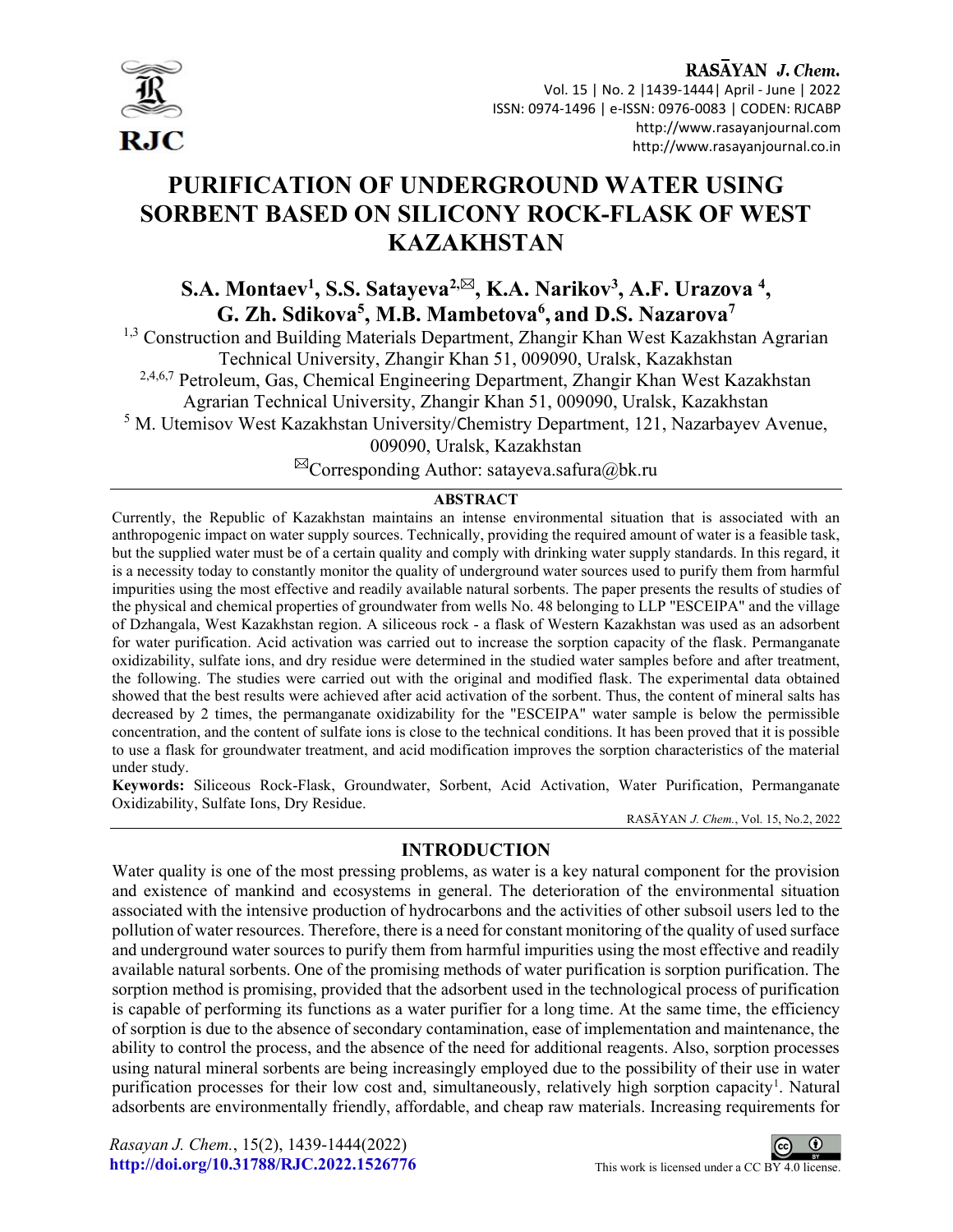### RASAYAN J. Chem.

### Vol. 15 | No. 2 |1439-1444| April - June | 2022

water quality make it urgent to search for new, more environmentally friendly, and economical methods of water purification. The works of Russian scientists are devoted to the purification of groundwater and wastewater using various sorbents. A method of obtaining a sorbent for the extraction of dichromate anions from an aqueous solution is proposed in study<sup>2</sup>. The method includes mixing a suspension of bentonite in a 20% sodium metasilicate solution for 2 hours, taken from the calculation of the mass ratio of  $SiO<sub>2</sub>$  which presents in the sodium metasilicate solution to bentonite, equal to 0.8:1, separating bentonite from the solution, washing it with water, treatment using 10% sulfuric acid solution and subsequent heat treatment at 200°C. The work<sup>3</sup> is dedicated to the technology of sorbents creation based on bentonite clays. During the water treatment process, the granules had their mineralogical composition studied by X-ray phase analysis, the analysis of the specific surface, porosity (pore volume, pore distribution along the radius) was carried out by the method of sorption and capillary condensation of gases, their chemical and mechanical resistance were determined. Physical and chemical properties analysis of the developed sorbents demonstrated that the sorbents meet the requirements of GOST and are efficient to be employed, both as an independent filtering material and as a component in water treatment systems. The author has researched<sup>4</sup> the wastewater treatment impact at the Pishchevik Research and Production Complex with a natural sorbent - flask and microorganisms immobilized on the EM-preparation «Baikal EM1». Calcining of dispersed silica –a flask that changes the adsorption properties of this sorbent was carried out. The efficiency of the initial flask purification and the flask-carrier of microorganisms was compared in the EM-preparation «Baikal EM1». Physical and chemical methods of wastewater treatment (determination of pH, ammonium ions, nitrogen-containing substances, fats) were studied. The work<sup>5-11</sup> has investigated the sorption of sulfate ions on natural sorbents, flasks, and magnesite. Isotherms are plotted and the quantitative characteristics of adsorption are determined. A comparative analysis of the adsorption dependence of sulfate ions on the type of sorbent has been carried out. No less interesting should be noted the work<sup>6</sup>, where the process of adsorption of nickel (II) and copper (II) cations from solutions on natural flask material was studied. The sorption properties of the original investment ring and the thermally modified investment ring concerning  $Ni<sup>2+</sup>$  and Cu<sup>2+</sup> cations are compared. The quantitative characteristics of the adsorption process of the studied cations were obtained depending on the type of flask. It has been shown that the flask has an adsorption capacity concerning nickel (II) and copper (II) cations. Previously, in the study<sup>7-12</sup>, together with our Tambov State University colleagues, we analyzed the possibilities of granular filter materials and ceramic filter production which would be based on flasks of deposits in Kazakhstan. The flask chemical compound has been determined. A fundamentally possible technology for obtaining a monodisperse sorbent based on flasks modified with carbon nanomaterials is studied, including the raw materials screening processes, mechanical activation in drum or planetary ball mills, two-stage weight dosing of components, mixing, and high-speed granulation. While analyzing the prospects for ceramic cartridge filter manufacture, it has been noted that the number of plasticities might be increased by mechanical activation or modification of flasks with carbon nanomaterials. Analysis of the literature review showed that the choice of sorbents is determined by a number of the following factors: the efficiency of purification, the removal of harmful substances to the required MPC standards, and the availability and cost of the sorbent, and the ability to regenerate. Thus, obtaining effective sorbents that meet the above requirements and allow, when used, to significantly reduce the anthropogenic load on the environment, is currently expedient and timely. The purpose of this work is the technology of groundwater treatment using a local natural sorbent – flask. The most indicative in this respect is a group of minerals with high adsorption activity such as zeolites, siliceous rocks (diatomites, flasks, tripoli), bentonites, etc.

### EXPERIMENTAL

The objects of the research are a natural sorbent - flask and groundwater of well No. 48 of the educational and scientific complex of experimental industrial production of aquaculture (ESCEIPA) and the village of Dzhangala, West Kazakhstan region. Siliceous rock as known as the Taskalinsky deposit flask is a light, hard, microporous rock. By geological data, opokas occur in Paleogene and Cretaceous deposits and are formed in sea basins because of the compaction and cementation of diatomites and tripoli. Their density equals 1.3-1.5 g/cm<sup>3</sup>. They may be described as white or gray, greenish light rocks with sparse remnants of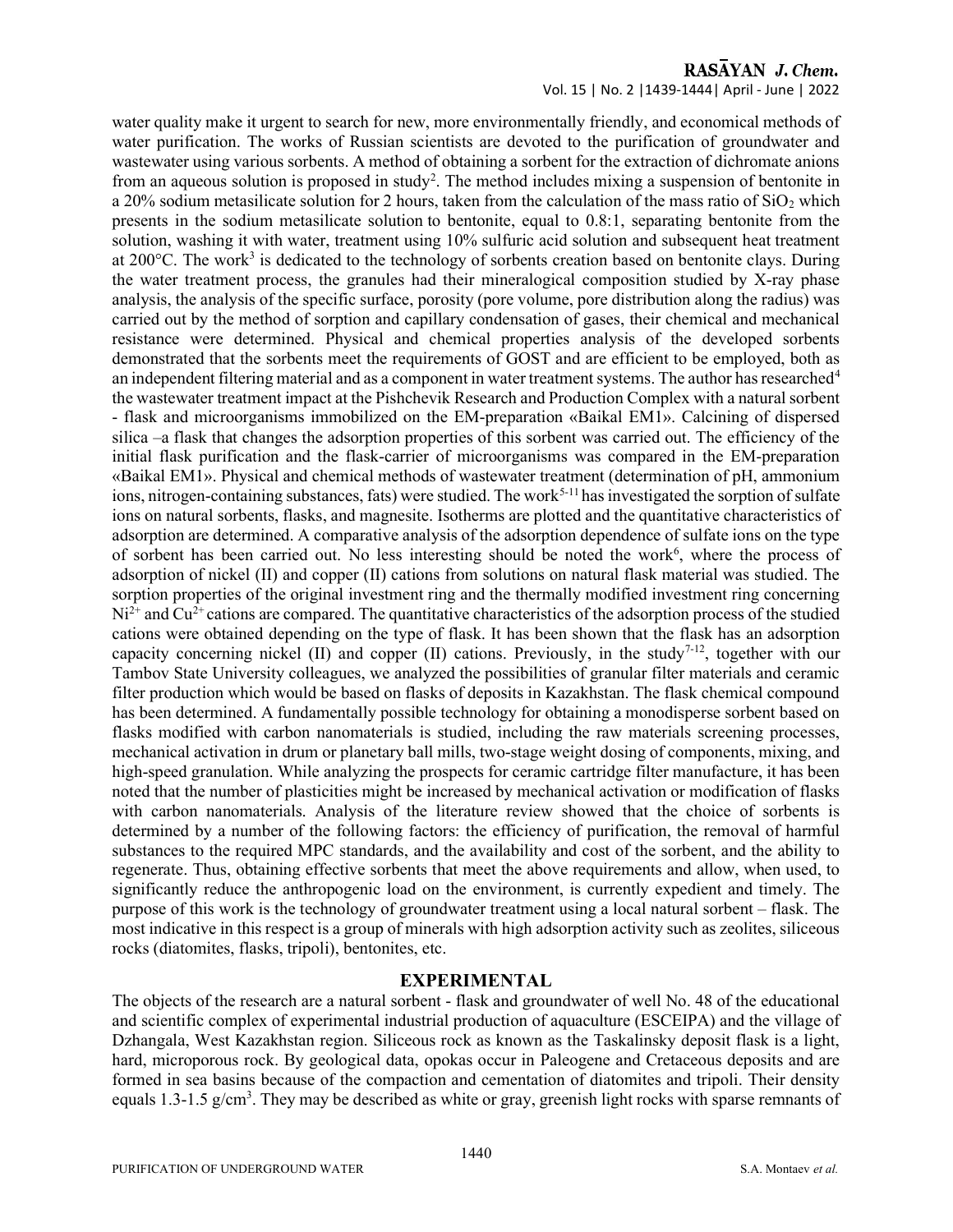## RASAYAN J. Chem.

Vol. 15 | No. 2 |1439-1444| April - June | 2022

diatoms, radiolarians, and sponge spicules. Figure-1 shows the elemental composition and microstructure of the flask of the Taskalinsky deposit.

According to the results of X-ray phase analysis (XRD) (Fig.-2), it was found that the mineralogical composition of the flask is mainly represented by silicon  $(SiO<sub>2</sub>)$  d/n=4,23; 3,34; 2,45; 2,28; 2,28; 2,28; 2,28; 2,12; 1,81; 1,68; 1,62; 1,53 A0. In addition, the composition of the flask contains cristobalite d/n=4.09; 4.05 A 0 and glauconite d / n=4.5; 3.67; 2.58 A0.

### RESULTS AND DISCUSSION

To carry out scientific and experimental work under laboratory conditions, a sorbent based on siliceous rock - the flask of the Taskalinskoy field, was preliminarily prepared according to the methodology and technology of Professor Montayev S.A.<sup>8</sup> The analysis of underground<sup>12</sup> and purified water was carried out in an accredited laboratory of the Research Institute of the West Kazakhstan Agrarian Technical University named after Zhangir Khan. The following indicators of water were investigated: permanganate oxidizability, sulfate ions, and dry residue.<sup>9-10</sup> The analysis results are shown in Table-1 and 2.



Fig.-1: (a.) Elemental Composition, Microstructure, and (b.) Spectrum of Siliceous Rock – Flasks of Taskalinsk Field



As the obtained results show, both water samples for the studied indicators exceed the standard indicators SanRaN2.1.4.1074-01. For all three indicators (permanganate oxidizability, sulfates, dry residue), the excess is on average 1.8 and 2 times, which proves the objective need for their purification. Therefore, to achieve this goal, sorption purification of the studied samples of groundwater was carried out.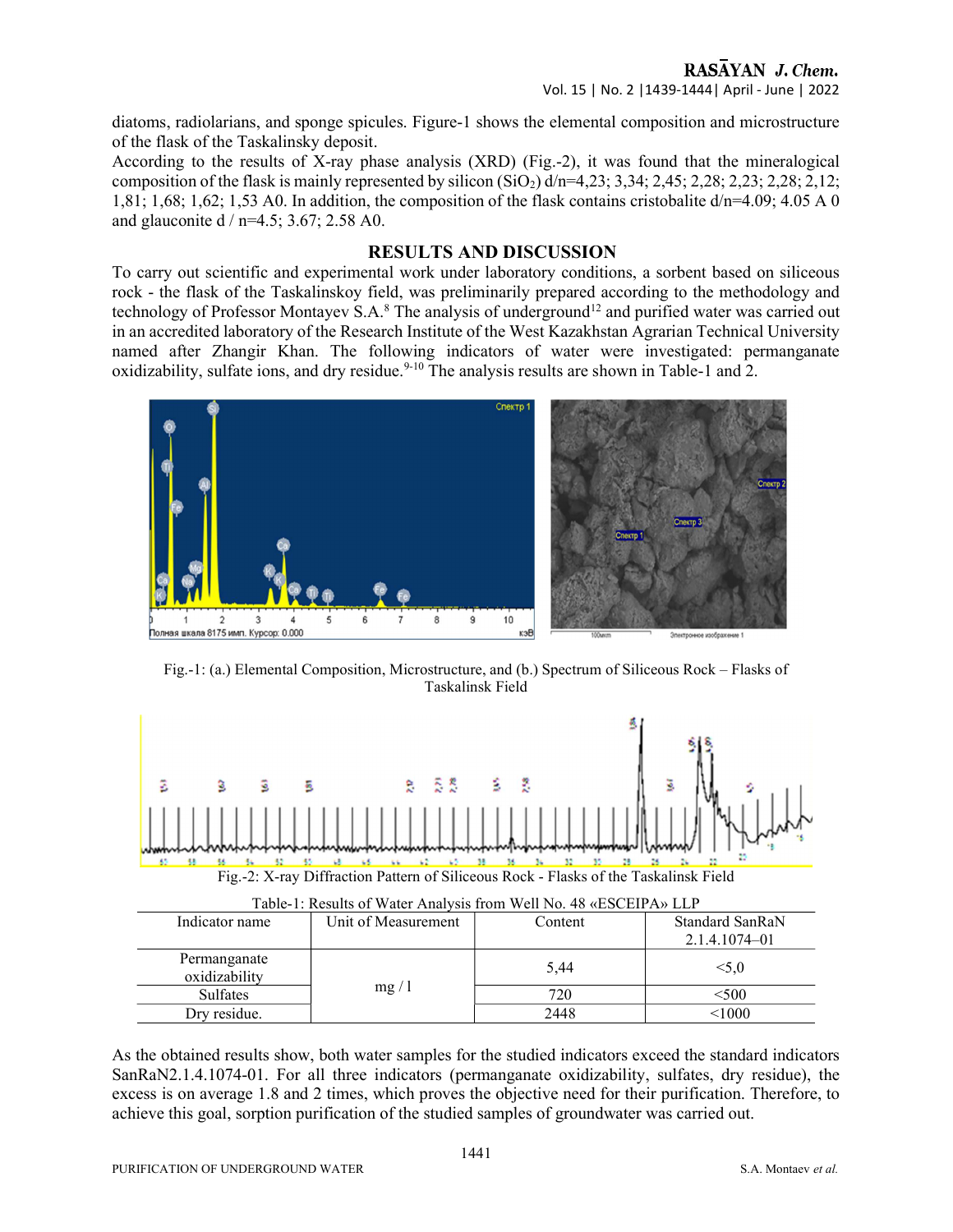### Cleaning Procedure

A sorbent with a mass of 0.5 g was placed in a flask and 50 ml of analyzed water was poured. The mixture was stirred for 1 h, then after 1 day, the sorbent was filtered. The results of the sorption purification of groundwater from wells No. 48 of «ESCEIPA» LLP and the village of Dzhangala using the original natural sorbent are given in Tables-3 and 4.

| Indicator name                | Unit of measurement | Table-2. Results of the Aliatysis of Groundwater in the Vinage of Dzhangala<br>Content | Standard SanRaN   |
|-------------------------------|---------------------|----------------------------------------------------------------------------------------|-------------------|
|                               |                     |                                                                                        | $2.1.4.1074 - 01$ |
| Permanganate<br>oxidizability |                     | 9.12                                                                                   | < 5.0             |
| <b>Sulfates</b>               | mg/1                | 955                                                                                    | <500              |
| Dry residue.                  |                     | 1900                                                                                   | <1000             |

Table-2: Results of the Analysis of Groundwater in the Village of Dzhangala

| Table-3: Results of Analysis of Water from Well No. 48 LLP « ESCEIPA» with a Natural Sorbent |                     |         |                 |  |  |
|----------------------------------------------------------------------------------------------|---------------------|---------|-----------------|--|--|
| Indicator name                                                                               | Unit of measurement | Content | Standard SanRaN |  |  |
|                                                                                              |                     |         | 2.1.4.1074-01   |  |  |
| Permanganate                                                                                 |                     |         |                 |  |  |
| oxidizability                                                                                |                     | 5.3     | < 5.0           |  |  |
| <b>Sulfates</b>                                                                              | mg/1                | 690     | <500            |  |  |
| Drv residue.                                                                                 |                     | 1800    | < 1000          |  |  |

Table-4: Results of the Analysis of Underground Water in the Village of Dzhangala with a Natural Sorbent

| Indicator name                | Unit of Measurement | Content | Standard SanRaN<br>2.1.4.1074-01 |
|-------------------------------|---------------------|---------|----------------------------------|
| Permanganate<br>oxidizability |                     | 7 9     | < 5.0                            |
| Sulfates                      | mg/1                | 900     | <500                             |
| Drv residue.                  |                     | 710     | <1000                            |

The results obtained for water purification based on a natural sorbent show that after purification based on a natural sorbent, there is a significant decrease in indicators of permanganate oxidizability, sulfates, and dry residue. However, they still do not meet the regulatory requirements. Therefore, the next stage of scientific and experimental work was to improve the sorption properties of the original natural sorbent. It is known that various activation methods (acidic, alkaline, combined, saline, thermal) are used to purposely change the sorption properties of natural materials in a targeted manner. In our case, to increase the sorption capacity of the studied sorbent, acid treatment was carried out and its sorption properties were investigated about the determined parameters of groundwater. To carry out acid activation, the studied sorbent and a solution of 20% HCl were placed in a beaker with a capacity of 500 ml until the sorbent was completely wetted and left for 2 hours. Then it was washed to acidic salts with distilled water. Next, the test water was added to the activated sorbent in a phase ratio of 1:2. The results of studies of groundwater samples using a modified sorbent are shown in Fig.-3 and 4. 2448



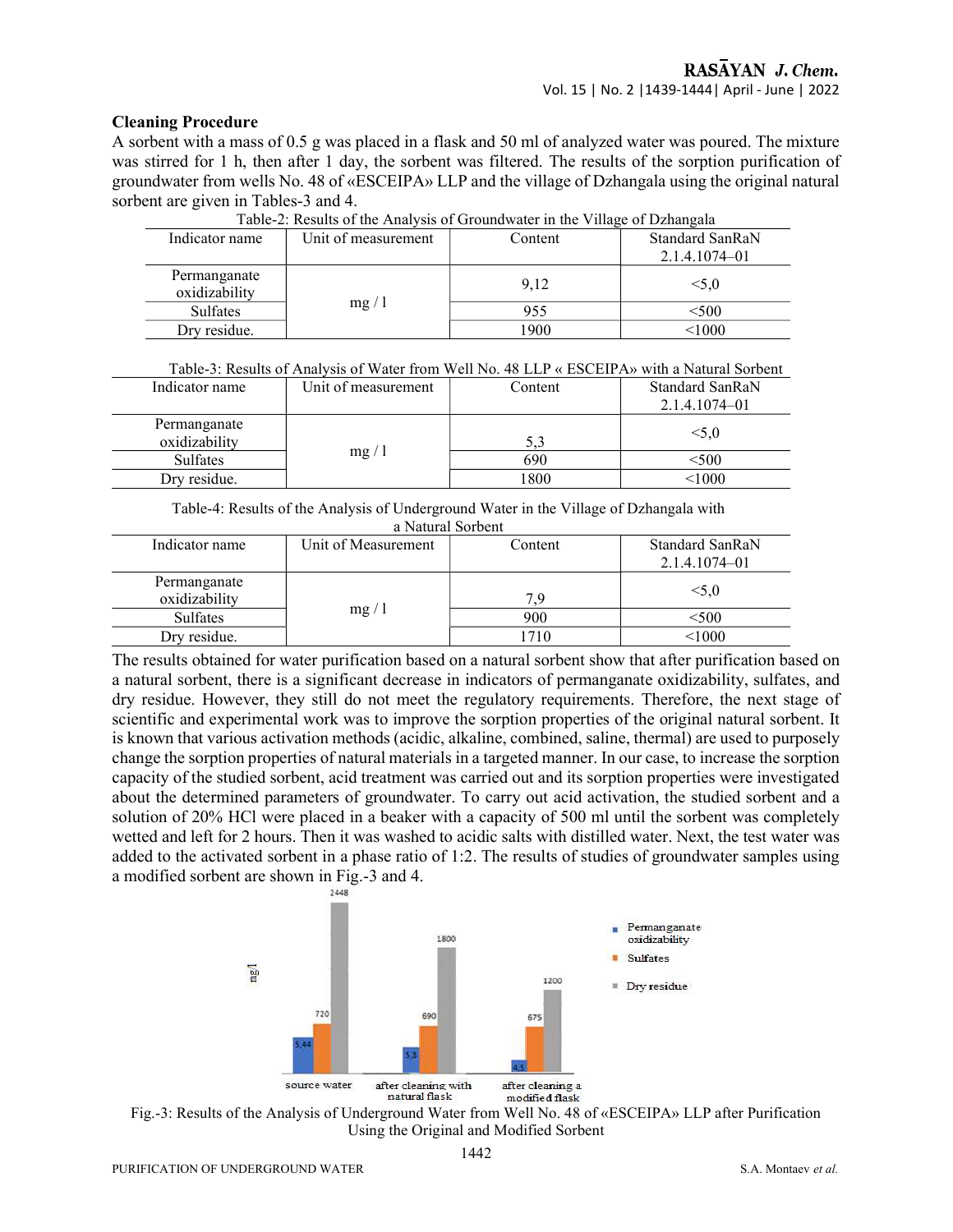### RASAYAN J. Chem. Vol. 15 | No. 2 |1439-1444| April - June | 2022

According to the obtained analysis data, it can be seen that the modified sorbent provides better sorption of mineral salts in comparison with the results of the purification of the unmodified sorbent. The best cleaning performance with the modified sorbent was achieved concerning the dry residue.13-14 This indicator decreased for well No. 48 from 2448 mg/l to 1320 mg/l and from 1900 mg/l to 1320 mg/l for underground water in the village of Dzhangala, i.e. the degree of purification is at least 50%. For the rest of the indicators, there were also downward changes. Thus, permanganate oxidizability for well No. 48 decreased to 4.5 mg/l, which meets the normative requirements, and for the water sample of the village of Dzhangala, it decreased to 6.8 mg / l and came as close as possible to the technical conditions.

It should be noted that with the help of the modified sorbent, it was possible to significantly reduce the sulfate content from 6.2% to 14.1%. The improvement in the sorption capacity of the modified sorbent is explained by the fact that with acid activation of the initial sorbent, the specific surface area decreases, but at the same time, an increase in the total pore volume and diameter is observed<sup>15</sup>. As a result, many macroand micropores are formed in the structure of the sorbent, which in turn leads to an increase in the sorption capacity of the material.



Fig.-4: Results of the Analysis of Underground Water in the Village of Dzhangala after Purification Using the Original and Modified Sorbent

### **CONCLUSION**

As a result of the chemical analysis of groundwater in Western Kazakhstan in the sections of well No. 48 of the educational and scientific complex of experimental industrial production of aquaculture (ESCEIPA) and the village of Dzhangala, it was found that they do not meet the regulatory requirements of SanRaN 2.1.4.1074-01 for manganate oxidizability, sulfates and dry content the remainder. For the purification of groundwater in these areas, sorbents were used, developed on the basis of the siliceous rock-opoka of the Taskalinsky deposit of the West Kazakhstan region. The best cleaning performance was achieved when using a modified sorbent by the acid activation method. It was revealed that with acid activation, the specific surface of the material decreases, but the number of micro-and mesopores increases, which leads to an improvement in the sorption capacity. It has been established that the use of a modified sorbent in the purification of groundwater makes it possible to bring the studied indicators as close as possible to the technical conditions. Thus, the modified sorbent based on a siliceous rock - flask can be recommended for use as an independent filtering material for the purification of underground waters from mineral salts, sulfates, and permanganate oxidizability.

### **REFERENCES**

- 1. E. Plotnikova, I.Martemianovaa, D. Martemianova, S.Zhuravkova, O. Voronovaa, E. Procedia Chemistry, 15, 219(2015), https://doi.org/10.1016/j.proche.2015.10.035
- 2. A.P. Rysev, T.V. Kon'kova, E.Yu. Lieberman N.K. Chin, Yu.O. Malkova KZ Patent Application: 2019109580, (2020).
- 3. J.K. Mwabi, B.B. Mamba and M.N.B. Momba, International Journal of Environmental Research and Public Health, 9, 139(2013), https://doi.org/10.3390/ijerph9010139
- 4. N. Gupta, P. Pandey and J. Hussain, Journal of Water Science, 31(1), 11(2017), https://doi.org/10.1016/j.wsj.2017.03.002